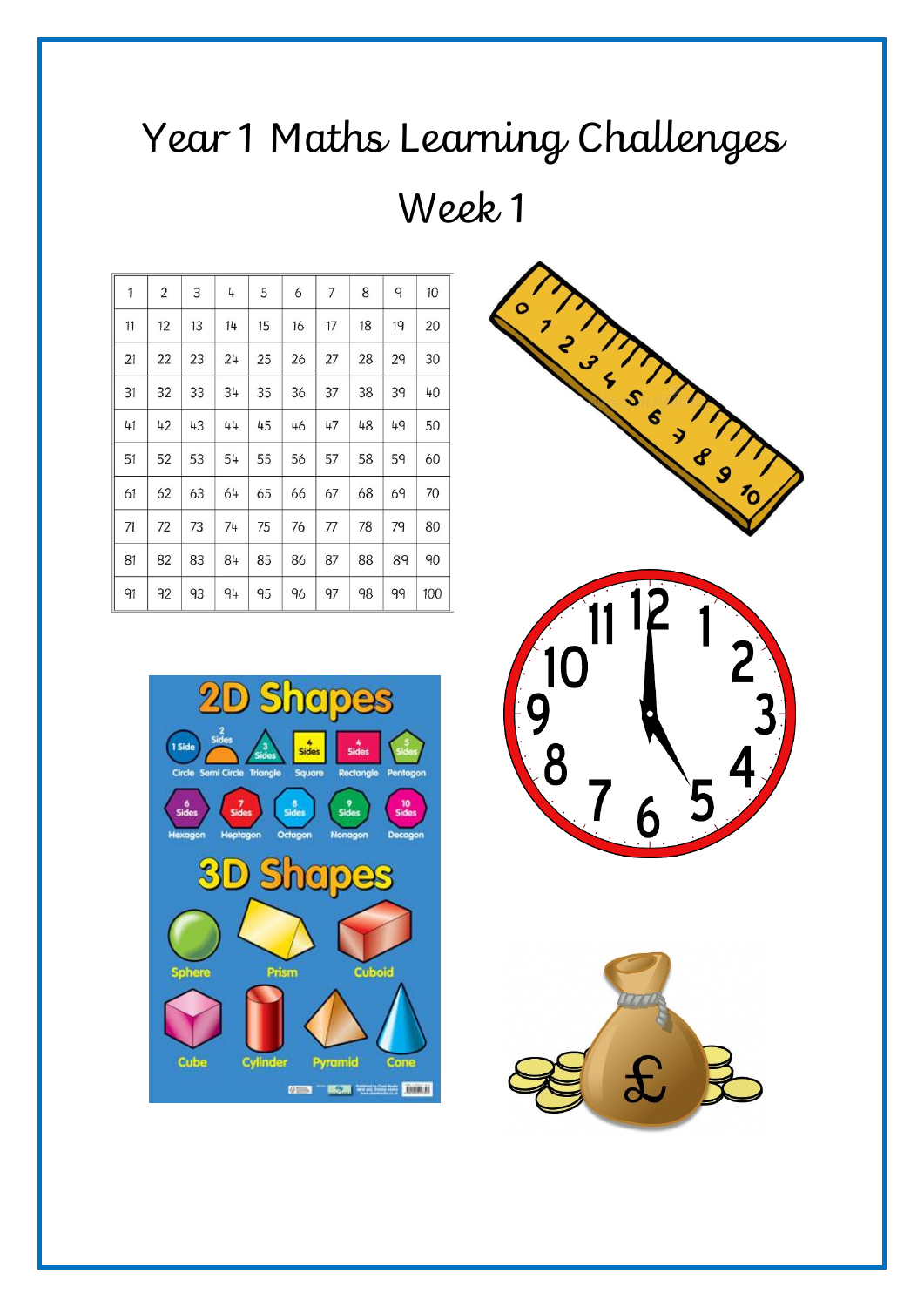

Have a go at each activity and record how many times you could do it in a minute.

#### Create a table that looks like this in your exercise book:

| Activity             | How many times in 1 minute? |
|----------------------|-----------------------------|
| Star jumps           |                             |
| Writing my name      |                             |
| Count to 10          |                             |
| Sing a nursery rhyme |                             |
| Writing words        |                             |

Extension – ask someone else at home to have a go. Can you compare your times with theirs? Write a sentence using quicker/ slower.

For example

I did 10 star jumps and my mum did 7 star jumps. This means I was quicker.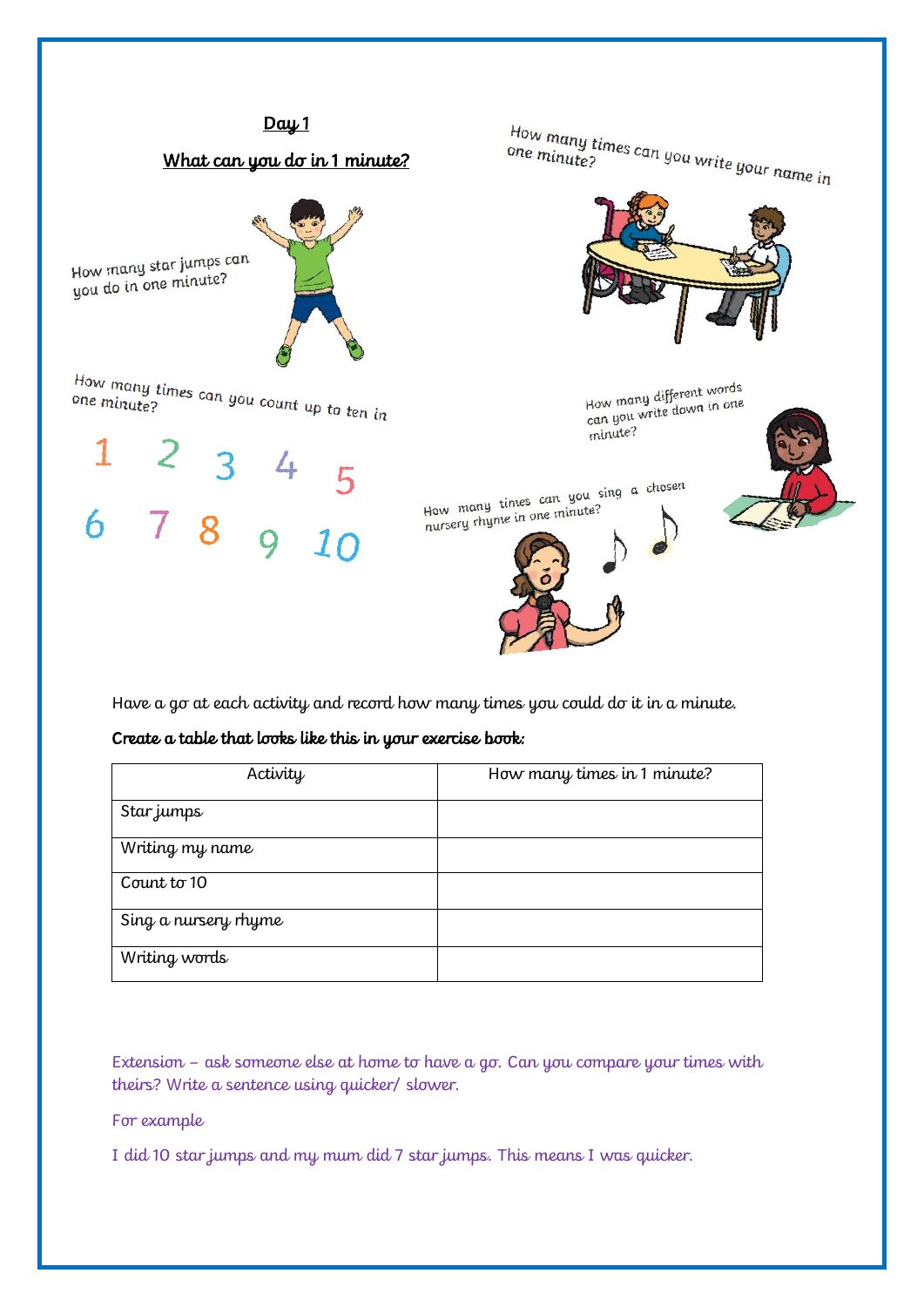## $Day 2$

#### Comparing time

Copy and complete the stem sentences into your exercise book.

There are  $\angle$   $\angle$   $\angle$  seconds in a minute.

There are  $_{---}$  minutes in an hour.

There are  $\overline{\phantom{a}}$  =  $\overline{\phantom{a}}$  hours in a day.

There are  $\overline{\phantom{a}}$  =  $\overline{\phantom{a}}$  months in a year.

#### Look at the pictures and put them in order of length of time.



In your exercise books make a timeline that looks like this and write on each pictures as to where it should go.

**Shortest** amount of time

Longest amount of time

Look at the question below. Copy and complete the stem sentence into your exercise book to compare their times.

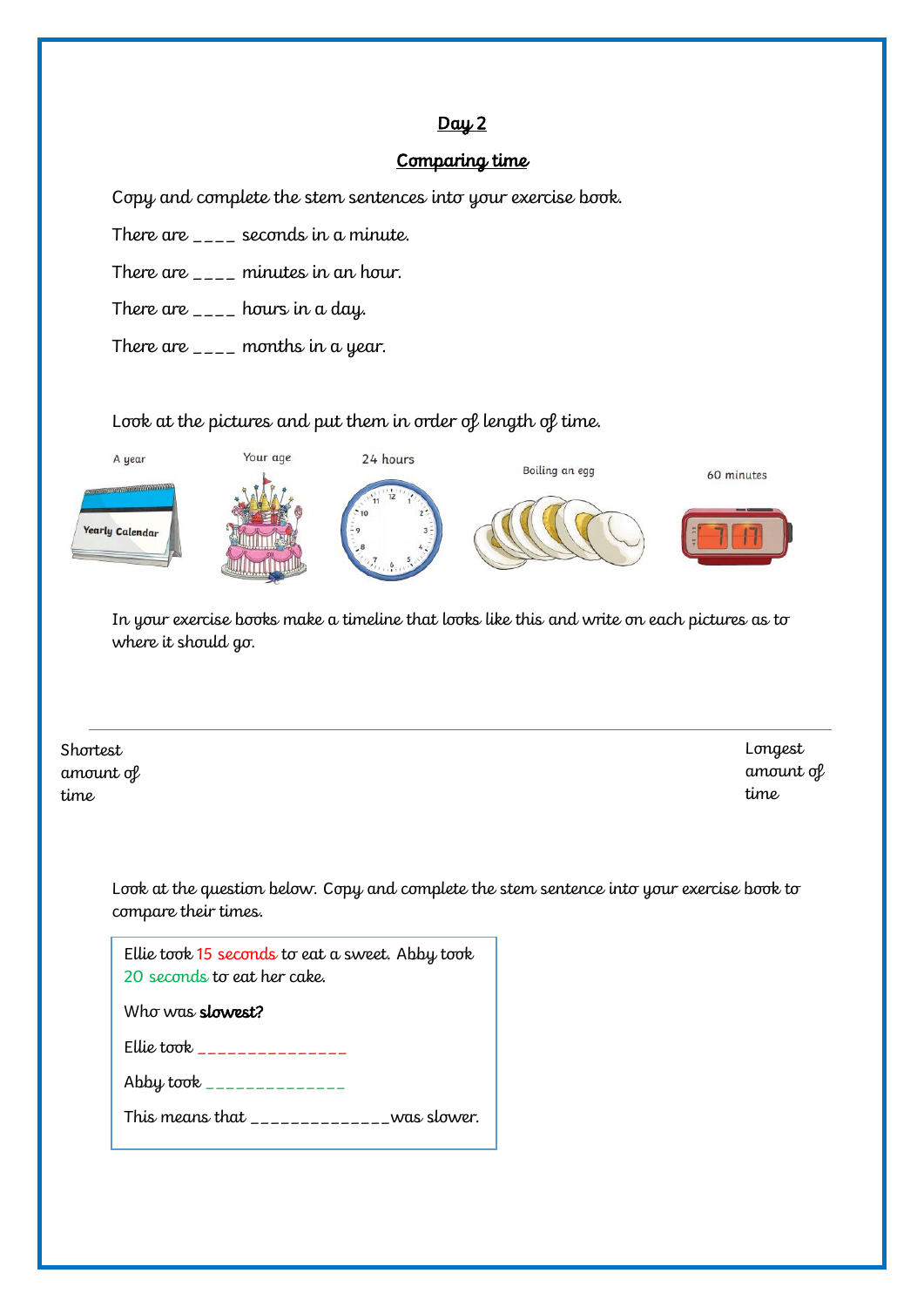# $Day 3$

# Comparing time

|                              |                                 |                           | Decide whether we should measure<br>each activity in seconds, minutes or<br>hours. |
|------------------------------|---------------------------------|---------------------------|------------------------------------------------------------------------------------|
| eating a piece<br>of popcorn | reading a<br>picture book       | sleeping at night         | $S -$ seconds<br>$M$ – minutes                                                     |
|                              |                                 |                           | $H - hours$                                                                        |
| flying across<br>the world   | walking across<br>the classroom | brushing your teeth       | What activity would take the longest?                                              |
|                              |                                 |                           | What activity would take the<br>shortest?                                          |
| putting your hat on          | taking a bath                   | going on a<br>school trip |                                                                                    |

Write each activity into your book and whether it should be measured in seconds, minutes or hours.

For example:

Putting your hat on = seconds

Flying across the world =

Look at the question below. Copy and complete the stem sentence into your exercise book to compare their times.

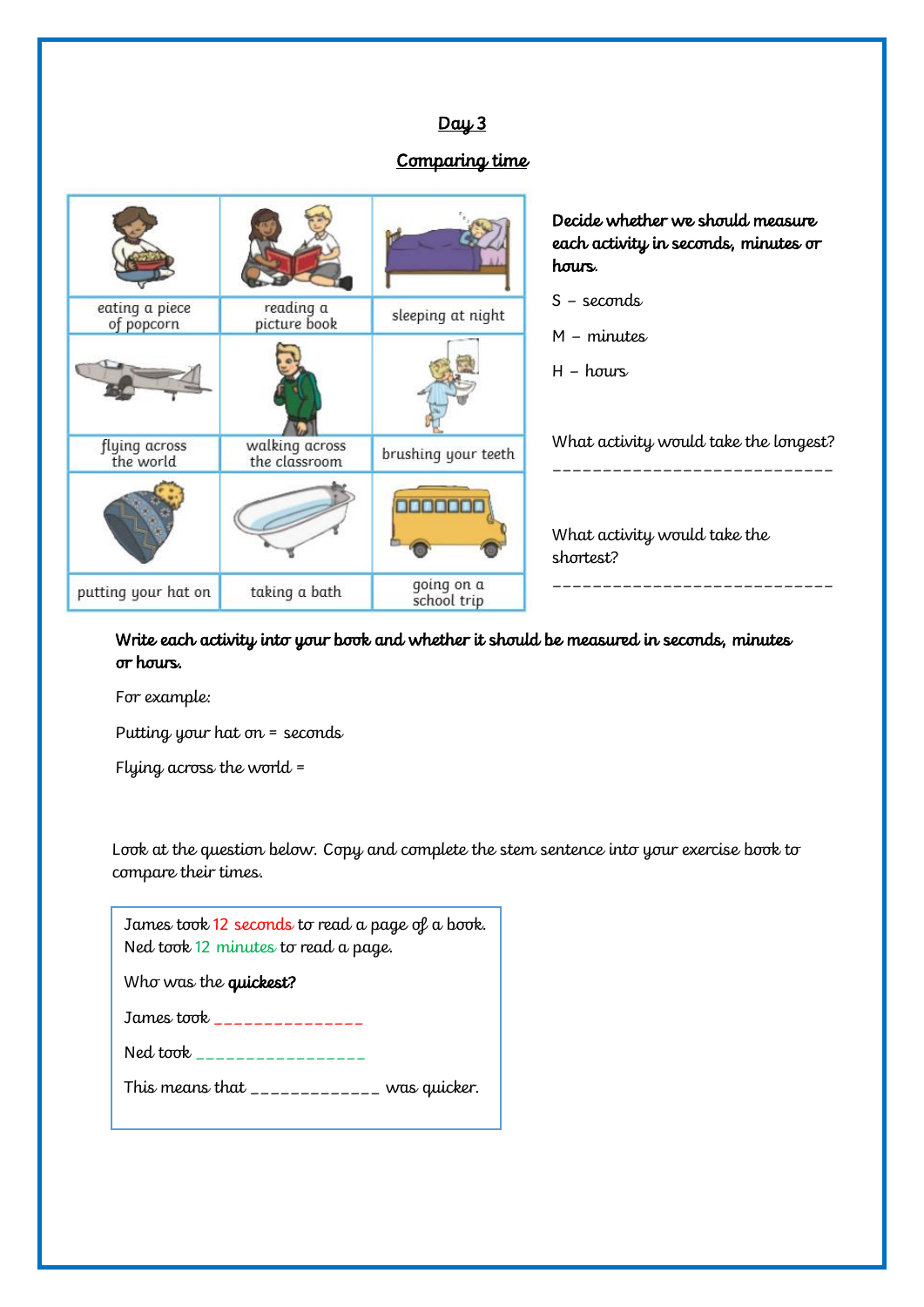

## Challenge!

Make your own clock. This could be with resources around your house. Or draw a big clock in your book.





Practice showing different times on your clock, making sure the minute hand (big hand) and the hour hand (small hand) are on the correct numbers – don't get them mixed up!

## Writing time

In your books, have a go at drawing the clocks for the times below…

(or print these clocks out and draw the hands on)